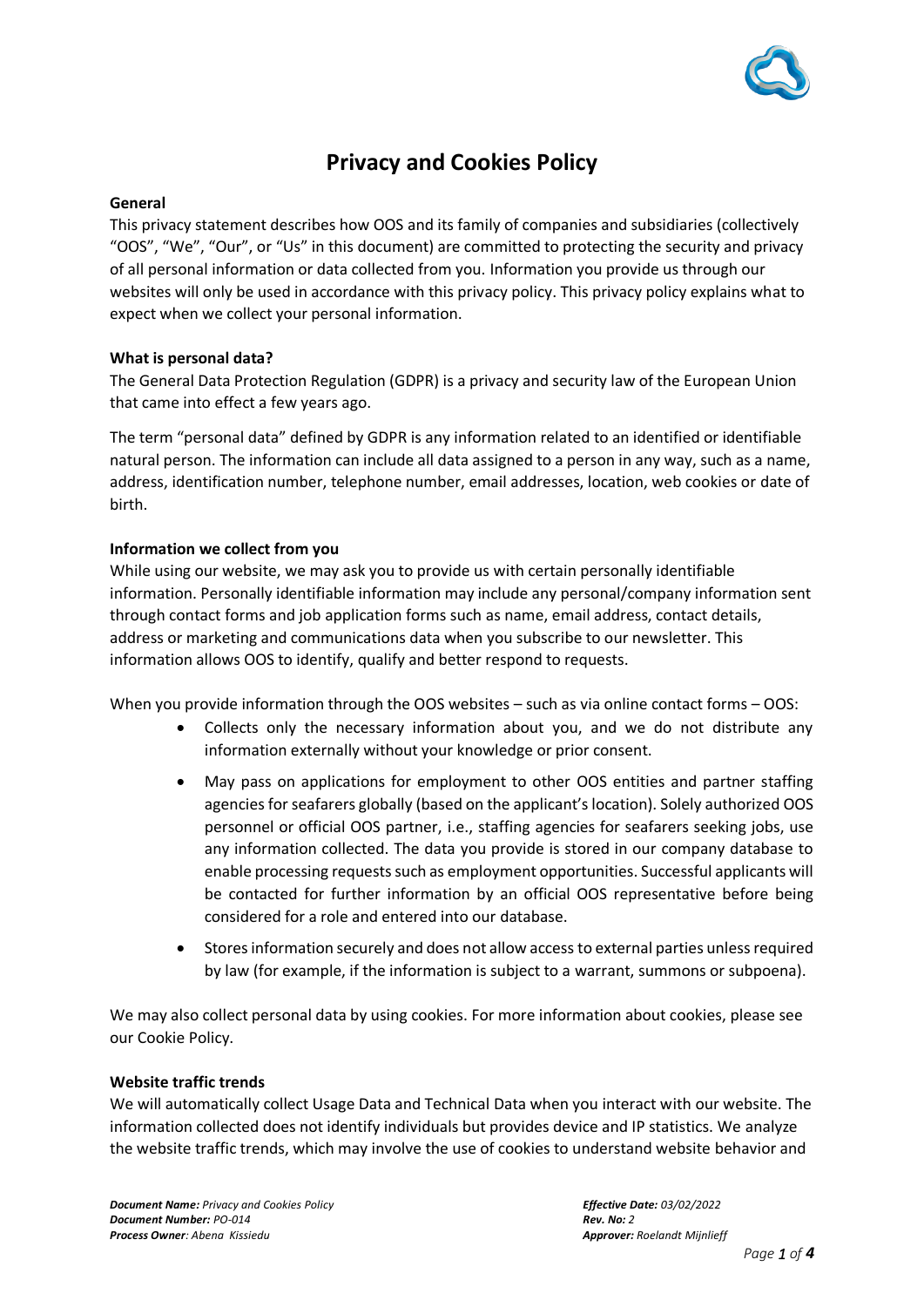

help us improve the overall website experience as well as helping us improve maritime services provided.

## **How we use your information**

Personal data received by OOS from employees or representatives from business relations (such as customers, suppliers, sellers, and other companies or agencies) is used for the following purposes:

- To enable you to use our services and for us to make use of your services;
- To enter into and maintain a trading relationship with you;
- To agree on assignments, and to be able to (have) these executed;
- To inform you about our services and other activities (for example, via e-mail, SMS) and to be able to provide you with offers;
- To comply with applicable law and legislation;
- To be able to grant you access to, and use of, our closed web environments, portals and intranet environments;
- To inform you via our website, newsletter or magazine, about the products and services of partners carefully selected by us.

#### **How do we store your data?**

OOS takes reasonable steps to hold personal information using appropriate physical and electronic security technology, settings and applications and training staff who deal with personal information on our policies and procedures. These measures protect personal information from unauthorized access, modification or disclosure; and misuse, interference and loss. Notwithstanding this, you should be mindful that the internet is generally not a secure environment.

#### **How we share your information**

As an international company, the personal data you provide us may be shared within our group of companies and subsidiaries for internal reasons, for business and operational purposes.

#### Compulsory Disclosure

OOS may be required to disclose a certain amount of information under local governing law, such as under court orders or legal notices to produce documents/information.

#### **Marketing**

We may send you information about our services and those of our partners, which may be of interest to you. We will send you this information by newsletters, promotional materials or marketing. You may always opt out if you no longer wish to be contacted for marketing purposes.

#### **Your GDPR data protection rights**

The GDPR provides the following rights for individuals: **Right to access** – You have the right to request access to your personal information;

**Right to rectification** – You have the right to request that we correct any inaccurate or incomplete information we hold about you. You can access your portal to view and amend the data at any time;

**Right to erasure** ("to be forgotten") – Under certain circumstances, you have the right to request that we erase your personal information. There is a distinction between being forgotten permanently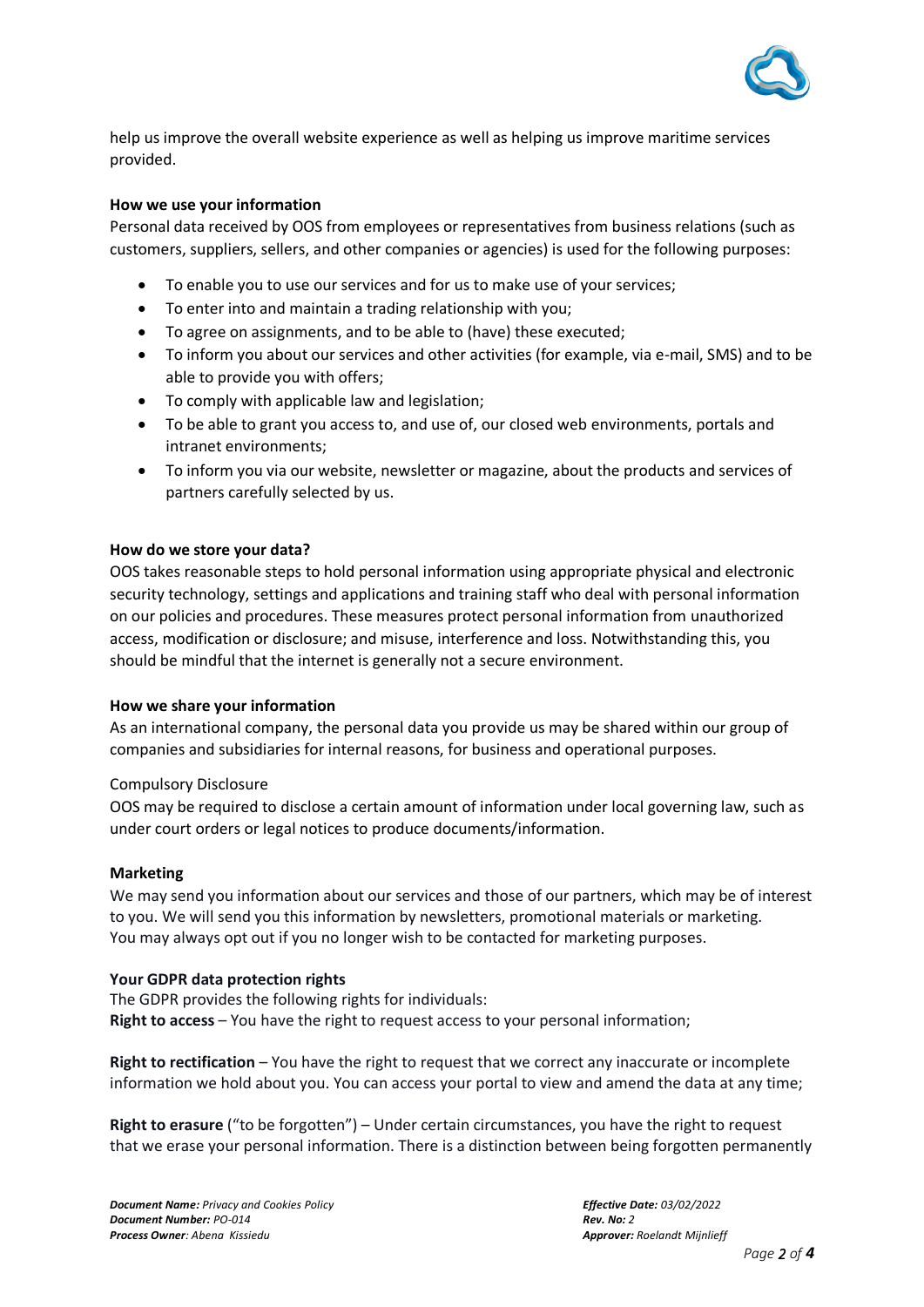

and being forgotten temporarily. If you choose to be forgotten permanently, we will not contact you for any reason. We will only use your personal data if we have a legal reason for doing so (i.e., for tax purposes). If you choose to be forgotten temporarily, we may contact you two years after deactivating your account. You then have the opportunity to re-activate your account.

**Right to restrict processing** – You have the right to request that we restrict the processing of your data, under certain circumstances;

**Right to object to processing** – You have the right to object to us processing your personal information, under certain circumstances;

**Right to withdraw your consent** – You have the right to withdraw your consent on using your data, for example, if you wish to delete your account with us.

**Right to data portability** – You have the right to request an overview of your personal information in a transferable and machine-readable format.

## **Changes to this privacy policy**

OOS regularly reviews its privacy policy and may update it from time to time. Changes to our privacy policy are effective as soon as published on our websites. To stay up to date, please check our privacy document periodically.

## **Contact us**

If you have any questions, comments, complaints, require further information about how we process your data or other enquiries related to this privacy policy, please email [hseq@oosinternational.com.](mailto:hseq@oosinternational.com)

If you detect or suspect a personal data breach has occurred, please contact us immediately.

## **Cookies**

This cookies policy applies to OOS and its family of companies and subsidiaries (collectively "OOS", "We", "Our", or "Us" in this document). This cookies policy explains what cookies are and how we use them on our websites. By using our websites, you consent to our cookies in accordance with this Cookie Policy and our Privacy Policy.

If you have any questions about our Cookies Policy, feel free to email us.

## **What are cookies?**

Cookies are small text files that ask permission to be stored on your browser or the hard drive of your computer, mobile phone or other devices by our website. These cookies provide information about you, enabling us to personalize your experience on our website. Cookies help our website work more efficiently, by enabling us to monitor which web pages you find useful and which you do not. We analyze data collected about web page traffic to improve our website in order to tailor it to your needs. Cookies also help our website "remember" your actions or your preferences, enabling our website to customize your user experience.

Most web browsers automatically accept cookies, but you can choose to accept or decline cookies. See our **Controlling Cookies on your Device** section below for more details.